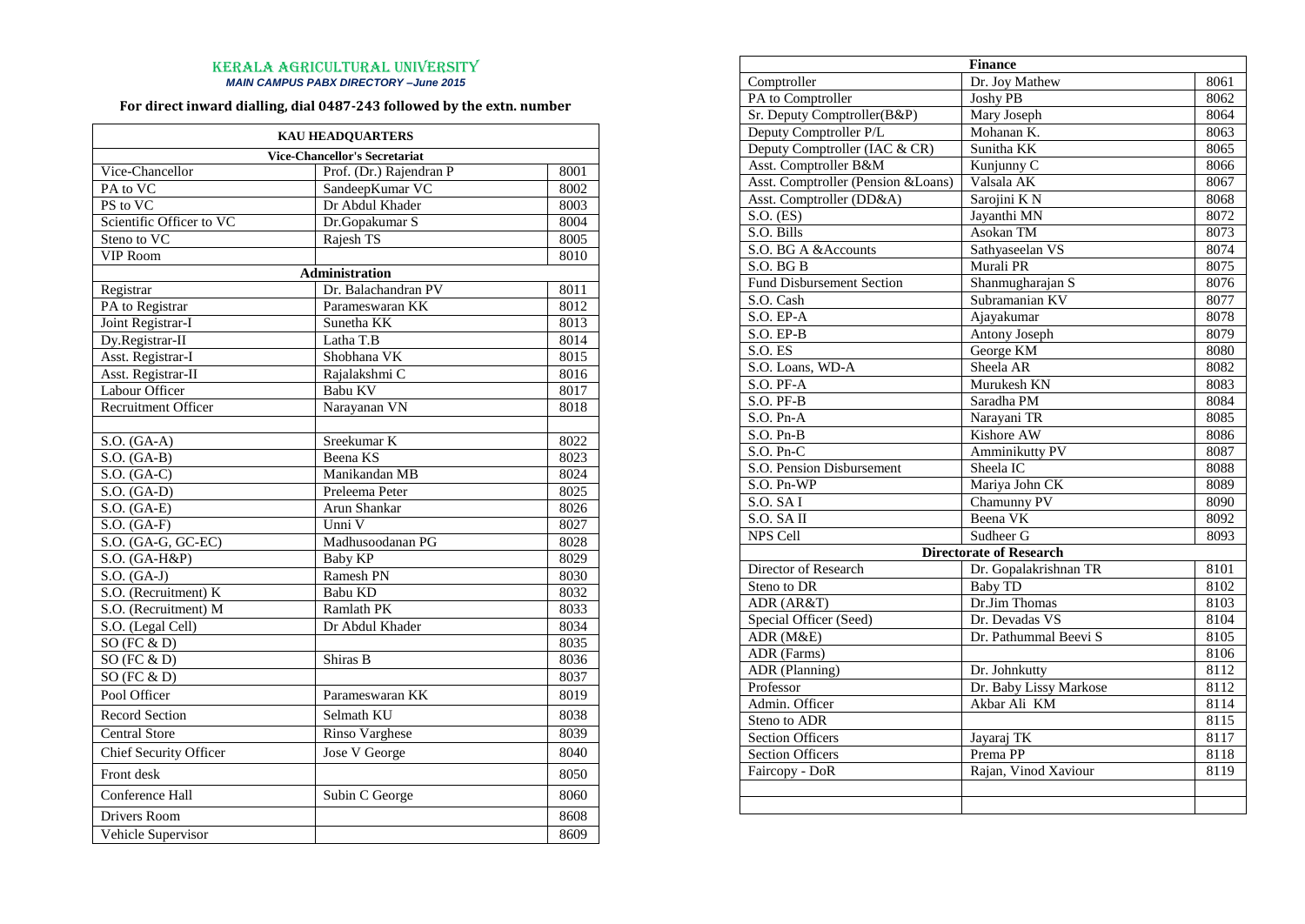| <b>Directorate of Planning</b>    |                                      |      |  |
|-----------------------------------|--------------------------------------|------|--|
| Director (Planning)               | Dr. Sajan Kurien                     | 8107 |  |
| Office, DoP: Section Officer      | Brigit Kuruvilla                     | 8052 |  |
|                                   | Directorate of Academic & PG Studies |      |  |
| Director (Acad. & PGS)            | Dr. George TE                        | 8131 |  |
| PA to Director                    | Babitha PK                           | 8132 |  |
| Dy. Registrar (Acad.)             | Gireendra Babu K                     | 8133 |  |
| Professor - Exam. Cell            |                                      | 8134 |  |
| S.O. (Acad-A)                     | Pradeep K                            | 8135 |  |
| S.O. (Acad-B)                     | Dalika EK                            | 8136 |  |
| S.O. (Acad-C)                     | Sivadasan C                          | 8137 |  |
| S.O. (Acad-Exams)                 | Rathidevi AV                         | 8138 |  |
| S.O. (Acad-Exams)                 | Many MA                              | 8139 |  |
| <b>Acad.</b> Wing Faircopy        |                                      | 8140 |  |
|                                   | <b>Directorate of Physical Plant</b> |      |  |
| Director of Physical Plant        | Dr. Ramachandran VR                  | 8151 |  |
| Steno to D.P.P.                   | Krishnamurthy                        | 8152 |  |
| PA to D.P.P.                      | Ajitha KV                            | 8153 |  |
| <b>Financial Assistant</b>        | Valsa KK                             | 8154 |  |
| <b>Head Draftsman</b>             | Girishkumar                          | 8155 |  |
| <b>Section Officers</b>           | Ravindranathan C                     | 8156 |  |
| <b>Section Officers</b>           | Naveen Narayan                       | 8157 |  |
| <b>Section Officers</b>           | Varghese J Ollukkaran                | 8158 |  |
| Fair Copy & Despatch              | Krishnakutty                         | 8160 |  |
| Conference Hall                   | Subin C George                       | 8060 |  |
| Generator room                    | Mercy Mathew T                       | 8606 |  |
| A.E.E.(Civil)                     | Muhammed Irshad B                    | 8624 |  |
| A.E.E.(Mech.)                     | Rajendra Prasad                      | 8626 |  |
| A.E.E.(Electrical)                | Rajendra Prasad                      | 8629 |  |
|                                   | <b>Local Fund Audit</b>              |      |  |
| Joint Director                    |                                      | 8171 |  |
| <b>Audit Officers</b>             |                                      | 8172 |  |
| <b>Audit Officers</b>             |                                      | 8173 |  |
| <b>Audit Officers</b>             |                                      | 8174 |  |
|                                   | <b>CITI</b>                          |      |  |
| Director                          | Dr.Gopakumar S                       | 8181 |  |
|                                   | <b>Centre for e-Governance</b>       |      |  |
| Systems Manager & PI e-Governance | Vinod Xavier                         | 8182 |  |
| Officer, Network & Communications | Biju V R                             | 8198 |  |
| Network Administrator             | Anish C V                            | 8183 |  |
| <b>UFAST Help Desk</b>            | Biju VR, Anish CV                    | 8185 |  |
| <b>UPAST Help Desk</b>            | <b>Bency Varghese</b>                | 8186 |  |
| HQR NOC                           |                                      | 8197 |  |
| <b>USAIM Help Desk</b>            | Senlal PK                            | 8184 |  |
| Network Helpdesk                  | Santhoshkumar RK                     | 8199 |  |

|                                | CGSAFED                                     |      |
|--------------------------------|---------------------------------------------|------|
| Head, CGSAFED                  | Dr. Geethakutty PS                          | 8455 |
| Staff, CGSAFED                 |                                             | 8456 |
|                                | <b>Directorate of Students' Welfare</b>     |      |
| Director of Students' Welfare  | Jagadeesh Kumar T.N.                        | 8457 |
| Office, DSW: Section Officer   | Shaibu E.M.                                 | 8458 |
|                                | <b>Central Auditorium</b>                   |      |
| Reception                      |                                             | 8685 |
| <b>Electrical Control Room</b> |                                             | 8686 |
| <b>VIP Room</b>                |                                             | 8687 |
| Tech. Supervisor               | Stijo George                                | 8688 |
| Audio Room                     |                                             | 8689 |
| <b>Generator Room</b>          |                                             | 8684 |
|                                | <b>Campus Development (Central Nursery)</b> |      |
| Special Officer                | Dr. Aravindakshan K                         | 8620 |
| Office                         |                                             | 8621 |
| Farm                           |                                             | 8622 |
| <b>Tissue culture Lab</b>      |                                             | 8623 |
| <b>CDB</b> Farm                |                                             | 8665 |
|                                | <b>KAU Estate</b>                           |      |
| <b>Estate Officer</b>          | Dr. Aravindakshan K                         | 8616 |
| Farm Supervisor                |                                             | 8617 |
|                                | <b>Others</b>                               |      |
| <b>Chief Security Officer</b>  | Jose V George                               | 8040 |
| Main Gate                      |                                             | 8602 |
| Thottapadi Gate                |                                             | 8603 |
| <b>Forestry Gate</b>           |                                             | 8604 |
| <b>KAU</b> Canteen             |                                             | 8610 |
| <b>KAUEA</b> Office            |                                             | 8611 |
| <b>KAUEF Office</b>            |                                             | 8612 |
| <b>KAUEU Office</b>            |                                             | 8613 |
| Co-op Bank, Vellanikkara       |                                             | 8615 |
| <b>SBT KAU Branch</b>          |                                             | 8546 |
| Post Master, KAU PO            |                                             | 8548 |
|                                | <b>CENTRAL LIBRARY</b>                      |      |
| Reception                      |                                             | 8550 |
| University Librarian           | Francis AT                                  | 8551 |
| Steno to Librarian             |                                             | 8552 |
| Office                         | Rajeswary A                                 | 8553 |
| Acquisition division           | Nisha NB                                    | 8554 |
| IT division                    |                                             | 8555 |
| Maintenance division           | Ajitha Kumari V P                           | 8556 |
| Journals division              | Jessy KJ                                    | 8557 |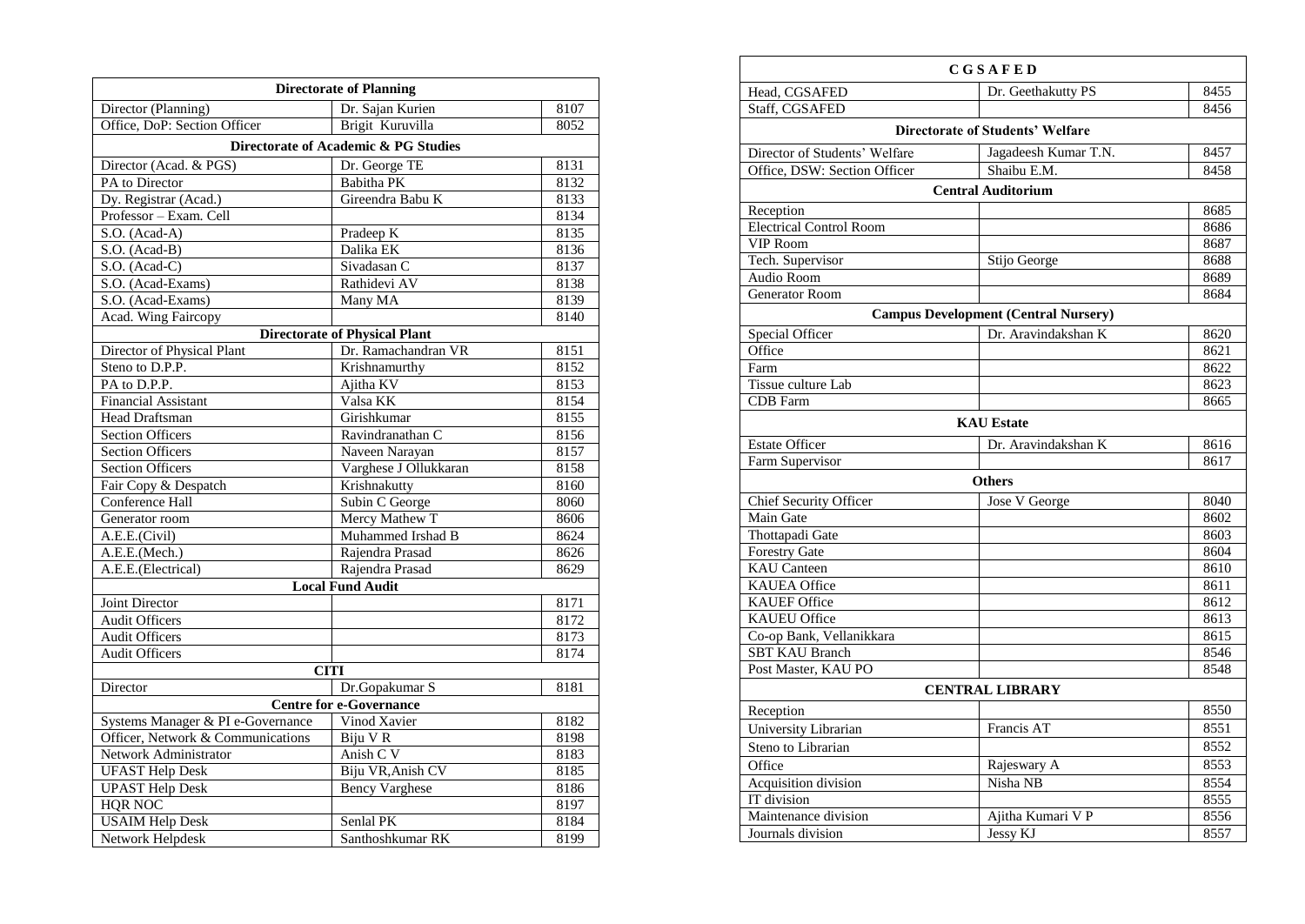| Membership & Reference | Shanavaz KA | 8558 |
|------------------------|-------------|------|
| Thesis division        | Alphonsa KV | 8559 |
| Server Room            |             | 8560 |

|                            | <b>COLLEGE OF HORTICULTURE</b> |      |
|----------------------------|--------------------------------|------|
| Reception                  |                                | 8300 |
| Associate Dean             | Koshy Abraham                  | 8301 |
| Steno to AD                | Anoop A K                      | 8302 |
| Admin. Officer             | Geetha PA                      | 8303 |
| SO (Genl)                  | James KD                       | 8304 |
| SO (Acad)                  | Shakeela Begum M               | 8305 |
| SO (Audit)                 | Devalal KR                     | 8306 |
| SO (Accts)                 | Usha R                         | 8307 |
| SO (Estt)                  | Sreekumar P                    | 8308 |
| <b>Cash Section</b>        | Godwin A G                     | 8309 |
| Fair Copy                  | Sareena Z                      | 8310 |
|                            | Library                        |      |
| College Librarian          | Francis AT                     | 8311 |
| Library-Technical Division | Swapna VS                      | 8312 |
| Library Counter            |                                | 8313 |
|                            | <b>General</b>                 |      |
| Asst. Warden (MH)          | Sakeer Hussain A               | 8565 |
| Asst. Warden (LH)          | Lalitha Bai EK                 | 8325 |
| <b>Technical Cell</b>      | Joseph PA                      | 8323 |
| Conference Hall            |                                | 8369 |
| Council Room               |                                | 8370 |
| Drivers Room               |                                | 8319 |
| Labour Management Cell     | Esarachandran C                | 8379 |
|                            | <b>Academic Cell</b>           |      |
| Academic Officer, UG       | Dijee Bastin                   | 8317 |
| Academic Officer, PG       | Nirmala Devi S                 | 8318 |
|                            | <b>Agril. Economics</b>        |      |
| Head of Dept.              | Jessy Thomas K                 | 8326 |
| Faculty, Ag. Econ.         | Indira Devi P                  | 8327 |
| Faculty, Ag. Econ.         |                                | 8328 |
| Faculty, Ag. Econ.         | Prema A                        | 8329 |
|                            | <b>Agril. Engineering</b>      |      |
| Head of Dept.              | Visalakshy KP                  | 8331 |
| Faculty, Ag. Engg.         | Ramachandran VR, SureshkumarPK | 8332 |

|                            | <b>Agril. Extension</b>                       |      |
|----------------------------|-----------------------------------------------|------|
| Head of Dept.              | Bhaskaran S                                   | 8341 |
| Faculty, Extn.             | Jiju P Alex                                   | 8340 |
| Faculty, Extn.             | Jayasree Krishnankutty                        | 8342 |
| Faculty, Extn.             |                                               | 8343 |
|                            | <b>Agril. Meteorology</b>                     |      |
| Head of Dept.              | Ajithkumar B                                  | 8346 |
| Faculty, Ag. Met.          |                                               | 8345 |
| Observator's Room          |                                               | 8347 |
|                            | <b>Agril. Statistics</b>                      |      |
| Head of Dept.              | Krishnan S                                    | 8391 |
| Faculty, Ag. Stat.         | Laly John C                                   | 8392 |
| Faculty, Ag. Stat.         | Ajitha TK                                     | 8393 |
|                            | <b>Agronomy</b>                               |      |
| Head of Dept.              | Abraham CT                                    | 8321 |
| Faculty, Agronomy          | John PS                                       | 8322 |
| Faculty, Agronomy          | Joseph PA, Savithry KE                        | 8323 |
| Faculty, Agronomy          | George Thomas C                               | 8324 |
| Faculty, Agronomy          | EK Lalithabai, Meera V Menon                  | 8325 |
|                            | <b>AICRP</b> on M&AP                          |      |
| Principal Investigator     | Kanakamony MT                                 | 8477 |
| Field Lab. M&AP            |                                               | 8477 |
| Faculty, M&AP              | Beena C, Sindhu PV                            | 8397 |
|                            | <b>AICRP</b> on Weed Control                  |      |
| Principal Investigator     | Abraham CT                                    | 8398 |
| Faculty, AICRP(WC)         | Durgadevi KM, Girija T                        | 8399 |
|                            | <b>AINP</b> on Agl. Acarology                 |      |
| Principal Investigator     | Hasena Bhasker                                | 8396 |
|                            | <b>AINP</b> on Ornithology                    |      |
| Head , AINP on Ornithology | Mani Chellappan                               | 8475 |
| Ornithology Office         | Sreeja P                                      | 8476 |
|                            | <b>BCCP</b>                                   |      |
| Head, BCCP                 | Lyla KR                                       | 8470 |
| Faculty, BCCP              | Vidhya CV                                     | 8471 |
| Farm Staff                 |                                               | 8471 |
|                            | <b>Bio-Informatics Centre (IT-BT Complex)</b> |      |
| Co-ordinator               | Nazeem PA                                     | 8591 |
| <b>Bio-Informatics Lab</b> |                                               | 8592 |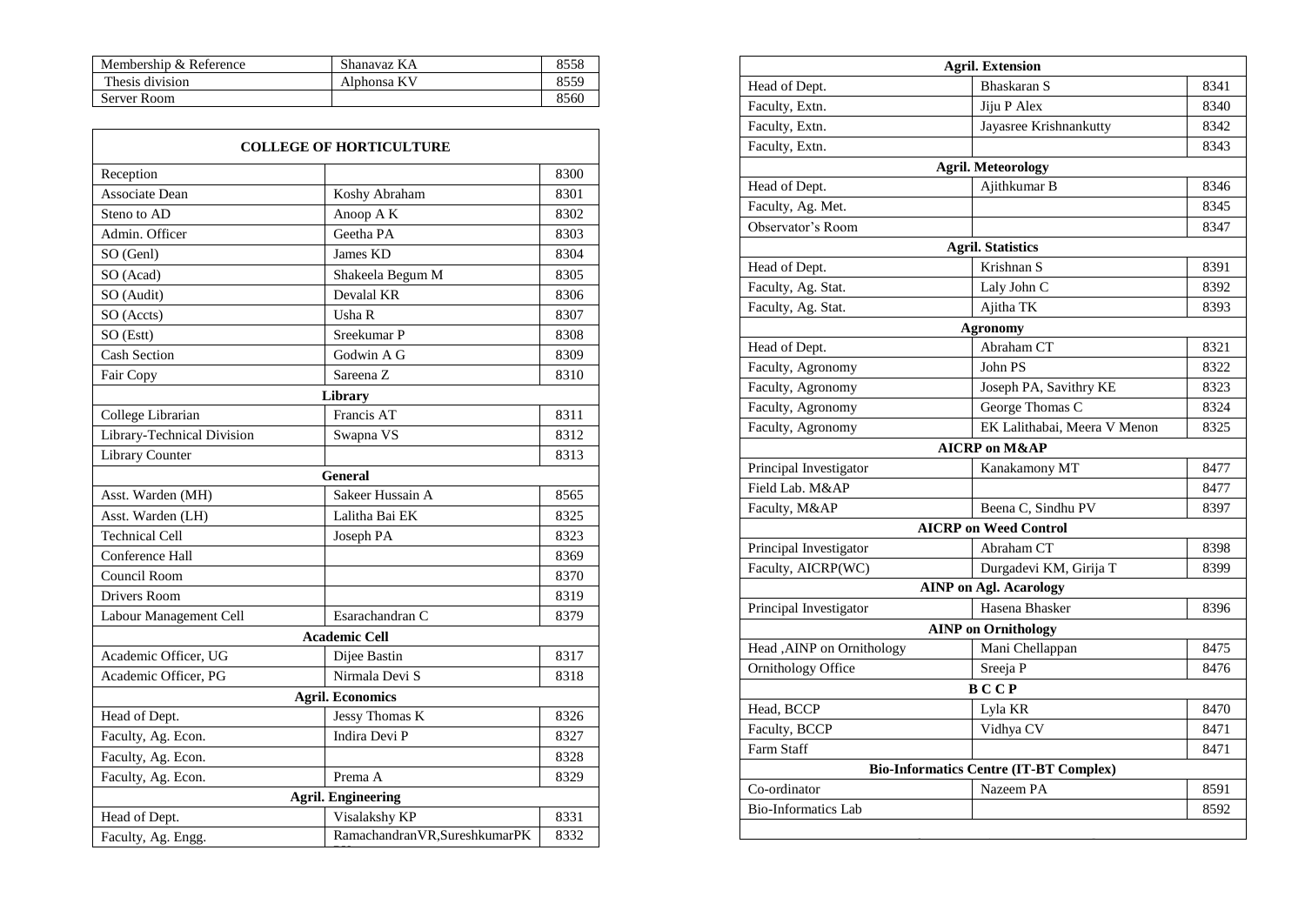| Director                         |                                                        | 8566 |  |  |
|----------------------------------|--------------------------------------------------------|------|--|--|
| Faculty, CEL                     | Sakeer Husain A                                        | 8565 |  |  |
| Project Associates               |                                                        | 8567 |  |  |
| Computer Lab                     |                                                        | 8572 |  |  |
| Conference Hall                  |                                                        | 8574 |  |  |
|                                  | CPBMB (IT-BT Complex)                                  |      |  |  |
| HoD, CPBMB                       | Valsala PA                                             | 8577 |  |  |
| Office                           |                                                        | 8576 |  |  |
| Co-ordinator                     | M.R. Shylaja                                           | 8580 |  |  |
| Conference Room                  |                                                        | 8578 |  |  |
| Faculty, CPBMB                   |                                                        | 8580 |  |  |
| Faculty, CPBMB                   | Deepu Mathew                                           | 8582 |  |  |
| Faculty, CPBMB                   | Abida PS                                               | 8585 |  |  |
| Farm Officer                     | Sreekumar PK                                           | 8581 |  |  |
| Library, CPBMB                   |                                                        | 8587 |  |  |
| Media sterilization Lab          |                                                        | 8588 |  |  |
|                                  | CCRP                                                   |      |  |  |
| Head, CCRP                       | Suma B.                                                | 8451 |  |  |
| Faculty, CCRP                    | Minimol JS                                             | 8452 |  |  |
|                                  | <b>Computer Centre &amp; Education Technology Cell</b> |      |  |  |
| IT Nodal Officer                 | Nazeem PA                                              | 8315 |  |  |
| <b>Computer Centre</b>           |                                                        | 8316 |  |  |
|                                  | <b>Entomology</b>                                      |      |  |  |
| Head of Dept.                    | Sosamma Jacob                                          | 8335 |  |  |
| Faculty, Entomology              | Susannamma Kurien                                      | 8336 |  |  |
| Faculty, Entomology              | Babu M. Philip                                         | 8337 |  |  |
| Faculty, Entomology              | Maicykutty P. Mathew                                   | 8338 |  |  |
| Faculty, Entomology              | Madhu Subramanian                                      | 8339 |  |  |
|                                  | <b>Home Science</b>                                    |      |  |  |
| Head of Dept.                    | Usha V                                                 | 8493 |  |  |
| Faculty, Home Science            | Indira V, Suman KT                                     | 8492 |  |  |
| Microbiology (Radio Tracer Lab.) |                                                        |      |  |  |
| Head of Dept.                    | Girija D                                               | 8674 |  |  |
| Faculty, Microbiology            | Surendra Gopal K                                       | 8674 |  |  |
| Olericulture                     |                                                        |      |  |  |
| Head of Dept.                    | George TE                                              | 8480 |  |  |
| Office, Olericulture             | Sangeetha CS                                           | 8481 |  |  |
| Veg. Seeds Sales                 |                                                        | 8482 |  |  |
| Faculty, Olericulture            | Indira P, Sarah T. George                              | 8483 |  |  |

| Faculty, Olericulture   | Presanna KP, Sainamole P Kurian,     | 8484 |
|-------------------------|--------------------------------------|------|
| Faculty, Olericulture   | Pradeepkumar T                       | 8485 |
| Faculty, Olericulture   | Sadhankumar PG, Nirmala Devi S       | 8486 |
| Faculty, Olericulture   | Sureshbabu KV                        | 8487 |
| Faculty, Olericulture   | Salikutty Joseph                     | 8488 |
|                         | <b>Plant Pathology</b>               |      |
| Head of Dept.           | Koshy Abraham                        | 8354 |
| Faculty, Pathology      | Sheela Paul T, Beena S               | 8355 |
| Faculty, Pathology      | Sally K Mathew                       | 8356 |
| Faculty, Pathology      | Vimi Louis                           | 8357 |
|                         | <b>Plant Breeding &amp; Genetics</b> |      |
| Head of Dept.           | Elsy CR                              | 8349 |
| Faculty, PB&G           | Presanna Kumari KT                   | 8350 |
| Faculty, PB&G           | Dijee Bastian, Jiji Joseph,          | 8351 |
|                         | Rose Mary Francis                    |      |
|                         | <b>Plant Physiology</b>              |      |
| Head of Dept.           | Nandini K                            | 8359 |
| Faculty                 | Girija T                             | 8360 |
|                         | <b>Plantation Crops &amp; Spices</b> |      |
| Head of Dept.           | Nybe EV                              | 8361 |
| Faculty, PC&S           |                                      | 8362 |
| Faculty, PC&S           | Suma B                               | 8363 |
| Faculty, PC&S           | Asha Shankar M, Miniraj N            | 8364 |
| Faculty, PC&S           | Alice Kurien, Nalini PV              | 8365 |
| Faculty, PC&S           | Sujatha VS                           | 8366 |
|                         | <b>Physical Education</b>            |      |
| Head of Dept.           | Ajithkumar B                         | 8368 |
|                         | Pomology & Floriculture              |      |
| Head of Dept.           | Radha T                              | 8371 |
| Faculty, P&F            | Jyothi Bhaskar                       | 8372 |
| Faculty, P&F            | MiniShankar, Simi S                  | 8373 |
| Faculty, P&F            | Parameswaran NK                      | 8374 |
| Faculty, P&F            | Geetha CK                            | 8375 |
| Faculty, P&F            | Ajithkumar K.                        | 8376 |
| Faculty, P&F            | Sudhadevi P.K.                       | 8377 |
| Faculty, P&F            | Lila Mathew K                        | 8378 |
| Head Room, Floriculture |                                      | 8473 |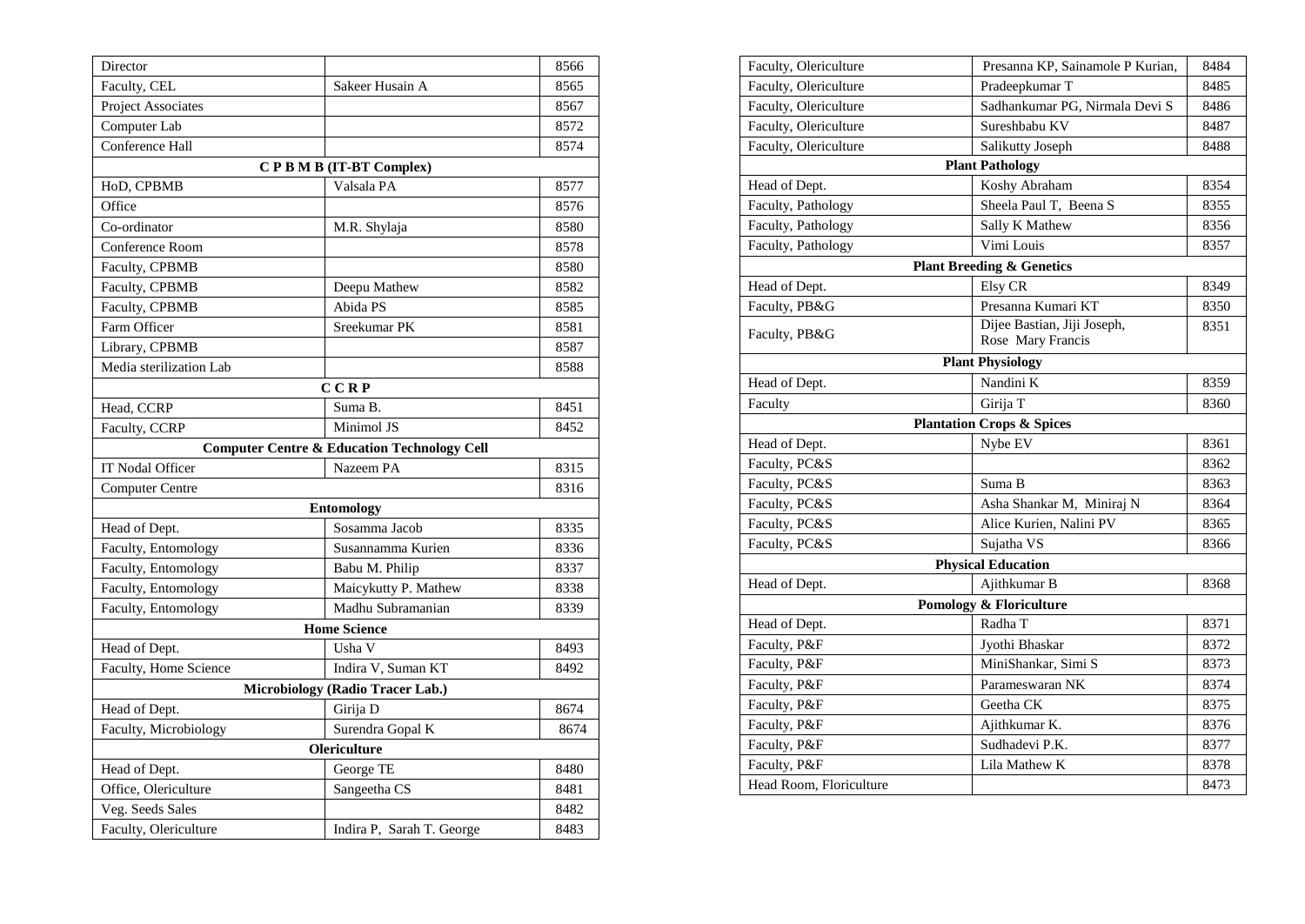| <b>Processing Technology</b> |                             |      |
|------------------------------|-----------------------------|------|
| Head of Dept.                | Sheela KB                   | 8381 |
| Faculty, Proc. Tech.         |                             | 8382 |
| Faculty, Proc. Tech          | Meagle Joseph, Saji Gomez   | 8383 |
| <b>Radio Tracer Lab</b>      |                             |      |
| Professor & Head             | Suresh Kumar P              | 8670 |
| Faculty, RTL                 | Sreedevi P                  | 8671 |
| Soil Science & Ag. Chemistry |                             |      |
| Head of Dept.                | Sushama PK                  | 8385 |
| Faculty, SS & Ag. C.         | Jayasree Sankar S           | 8386 |
| Faculty, SS & Ag. C.         | Visweswaran S, Betty Bastin | 8387 |
| Faculty, SS & Ag. C.         | Beena VI                    | 8388 |

| <b>COLLEGE OF CO-OPERATION, BANKING &amp; MANAGEMENT</b> |                      |      |
|----------------------------------------------------------|----------------------|------|
| Associate Dean                                           | Sukumaran A          | 8501 |
| Steno to Assoc. Dean                                     | <b>XXXXXX</b>        | 8502 |
| Admin. Officer                                           | Mohanan K            | 8503 |
| <b>Section Officers</b>                                  | Anju M L, Lathika MV | 8504 |
| HoD, CM                                                  | Vinaykumar E         | 8505 |
| Faculty, CM                                              | Misha Davis          | 8511 |
| Faculty, CM                                              | Sendilkumar R        | 8524 |
| Faculty, CM                                              | Renjith Kumar EG     | 8529 |
| Faculty, CM                                              | Veerakumaran G       | 8517 |
| HoD, RMM                                                 | Ushadevi KN          | 8506 |
| Faculty, RMM                                             | Philip Sabu          | 8530 |
| Faculty, RMM                                             | Mohanan M            | 8521 |
| HoD, Dev. Econ.                                          | Shaheena P           | 8507 |
| Faculty, Dev. Econ.                                      | Sunanda KA           | 8514 |
| Faculty, Dev. Econ.                                      | Suresh KA            | 8522 |
| Faculty, Statistics                                      | Jacob Thomas M       | 8516 |
| HoD, BFM                                                 | Molly Joseph         | 8508 |
| Faculty, BFM                                             | Jose AM              | 8515 |
| Faculty, BFM                                             |                      | 8523 |
| Conference Hall                                          |                      | 8509 |
| Library                                                  | Sathian KP           | 8518 |
| Academic Cell                                            |                      | 8525 |
| <b>ARIS Comp. Facility</b>                               |                      | 8526 |
| Students Comp. Lab.                                      | <b>Boniface PJ</b>   | 8527 |
| <b>Examination Hall</b>                                  |                      | 8528 |
| Asst. Warden (Men)                                       | Renjith Kumar EG     | 8529 |
|                                                          |                      |      |

| <b>MBA in Agri Business Management</b> |                  |      |
|----------------------------------------|------------------|------|
| Director                               | Philip Sabu      | 8530 |
| <b>Associate Director</b>              | Renjith Kumar EG | 8529 |
| <b>Associate Director</b>              | Geroge KM        | 8517 |
| <b>MBA Office</b>                      |                  | 8519 |

 $\mathsf{T}$ 

| <b>COLLEGE OF FORESTRY</b>       |                   |      |  |  |
|----------------------------------|-------------------|------|--|--|
| Dean                             | Vidyasagaran K    | 8401 |  |  |
| Steno to Dean                    | Ratnamma KM       | 8402 |  |  |
| <b>Administrative Officer</b>    | Sreejith P        | 8403 |  |  |
| College Office                   | Anitha Venugopal  | 8404 |  |  |
| Academic Cell                    |                   | 8412 |  |  |
| <b>HOD, Forest Management</b>    | Vidyasagaran K    | 8410 |  |  |
| Faculty, FM                      | Gopakumar S       | 8411 |  |  |
| HOD, Wood Science                | Anoop EV          | 8415 |  |  |
| <b>HOD, Wildlife Sciences</b>    | Nameer PO         | 8420 |  |  |
| Faculty, WS                      |                   | 8421 |  |  |
| HOD, Tree Physiology & Breeding  | Santhosh Kumar AV | 8426 |  |  |
| Faculty, TPB                     | Santhosh Kumar AV | 8426 |  |  |
| HOD Silviculture & Agro forestry | Kunhamu TK        | 8430 |  |  |
| Faculty, SAF                     |                   | 8431 |  |  |
| Faculty, SAF                     | Jijeesh C M       | 8432 |  |  |
| Faculty, SAF                     | Jamaludheen       | 8433 |  |  |
| <b>Network Switch Room</b>       |                   | 8436 |  |  |
| <b>Computer Centre</b>           |                   | 8437 |  |  |

## **ACADEMY OF CLIMATE CHANGE EDUCATION & RESEARCH (A C C E R)**

| Special Officer  | Dr. Kurien E K   | 869. |
|------------------|------------------|------|
| Academic Officer | Dr. Betty Bastin | 869. |

| <b>HOSTELS</b>       |                       |      |  |
|----------------------|-----------------------|------|--|
| CoH MH Pampa Block 1 | Asst. Warden          | 8461 |  |
|                      | <b>Hostel Manager</b> | 8462 |  |
|                      | Computer Room         | 8463 |  |
| Pampa Block 2        |                       | 8464 |  |
| CoF MH Perivar       | Asst. Warden          | 8466 |  |
|                      | Computer Room         | 8467 |  |
| CoH LH Harsha        | Asst. Warden          | 8675 |  |
|                      | <b>Hostel Manager</b> | 8676 |  |
|                      | Computer Room         | 8677 |  |
| CoH LH Haritha       |                       | 8678 |  |